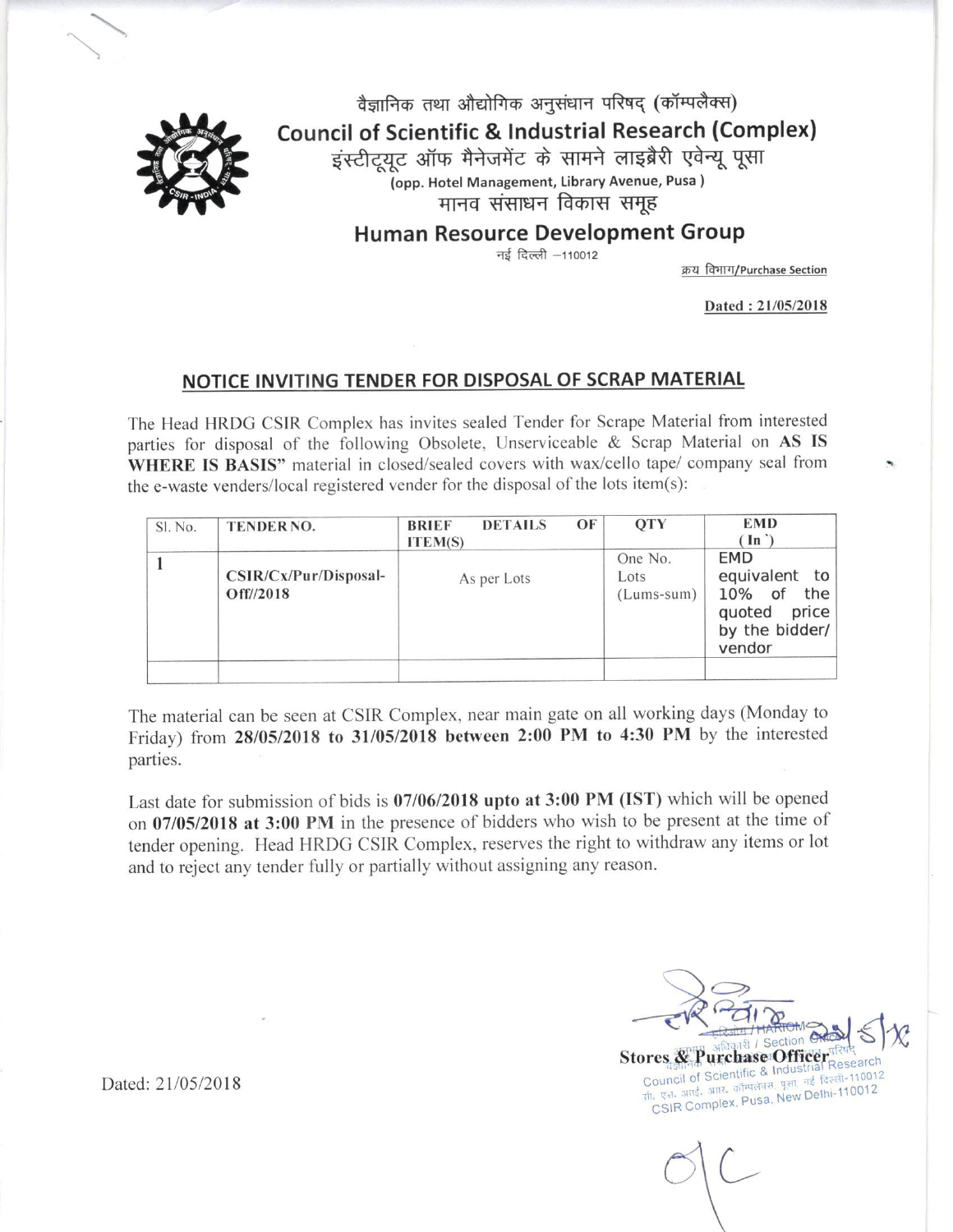- 1. The Tender should be submitted in the sealed covers. Open tender will be rejected.
- 2. The materials offered for disposal is on AS IS WHERE IS BASIS Ex go down in unpacked condition. Taxes & Duties that may be levied by the Govt. will be extra as applicable.

 $24,$ 

the control of the control of the control of the control of the control of the control of the control of the control of the control of the control of the control of the control of the control of the control of the control

## 3. Receiving and Opening of bids:-

- 3.1 Last date and time of submission of quotation: upto 07<sup>th</sup> June 2018 at 3:00PM
- 3.2. Date and Time of opening of Bid: at 3:00 PM on 07" June 2018.
- 3.3 The Tender received after submission date and time shall not be considered at all.
- 4. The purchaser may inspect the materials on any working day from  $28/05/2018$  to  $31/05/2018$ between 2:00 PM to 4:30 PM by taking prior appointment to satisfy themselves about the quality and condition of the material offered. No complaints what so ever will be entertained after the tenders are submitted or before or after the materials are lifted No request for samples or inspection after submission of the tender will be accepted.
- 5. The Tenders addressed to the Section Officer (S&P)/SPO, Purchase Section, CSIR Complex, PUSA, New Delhi -12 subscribed with Tender No. Last Date & Time of Receipt, Date & Time for Opening the Tenders & Disposal of unserviceable stores", must be submitted in one sealed envelope separately against the lot as per the enclosed bid Performa either on your letter head or on our Performa along with your covering letter before the last date & time for submission of Tenders mentioned at Serial No. 3.
- 6. In case for submission of bid personally the bid should be dropped in TENDER BOX. Before closing date & time as per serial No. 3.1, which is available at Purchase Section CSIR Complex,. In case, the parties are interested to submit their quotation by Registered Post/Courier then the same should reach CSIR Complex, PUSA New Delhi before the closing date and time. CSIR complex will not be responsible for receiving the late quotations due to postal delay or any other reason. The same will be returned in original un-opened condition to the Party.
- 7. Tenderer should clearly quote their rates Per Lot as asked for both in figures and in words exclusive of any taxes and duties. Any overwriting in rates or any change and /or alteration without attestation is liable to culminate in the outright rejection of the tender.
- 8. Tenders should be valid for a period of 30 (thirty) days from the date of opening of the tenders.
- 9. EMD equivalent to 10% of the quoted price by the bidder/vendor , bids in the shape of Banker's Cheque or DD drawn in favour of Under Secretary, CSIR Complex Pusa, New Delhi -110012, the amount quoted is to accompany the bids in the shape of bankers Cheque / Demand Draft